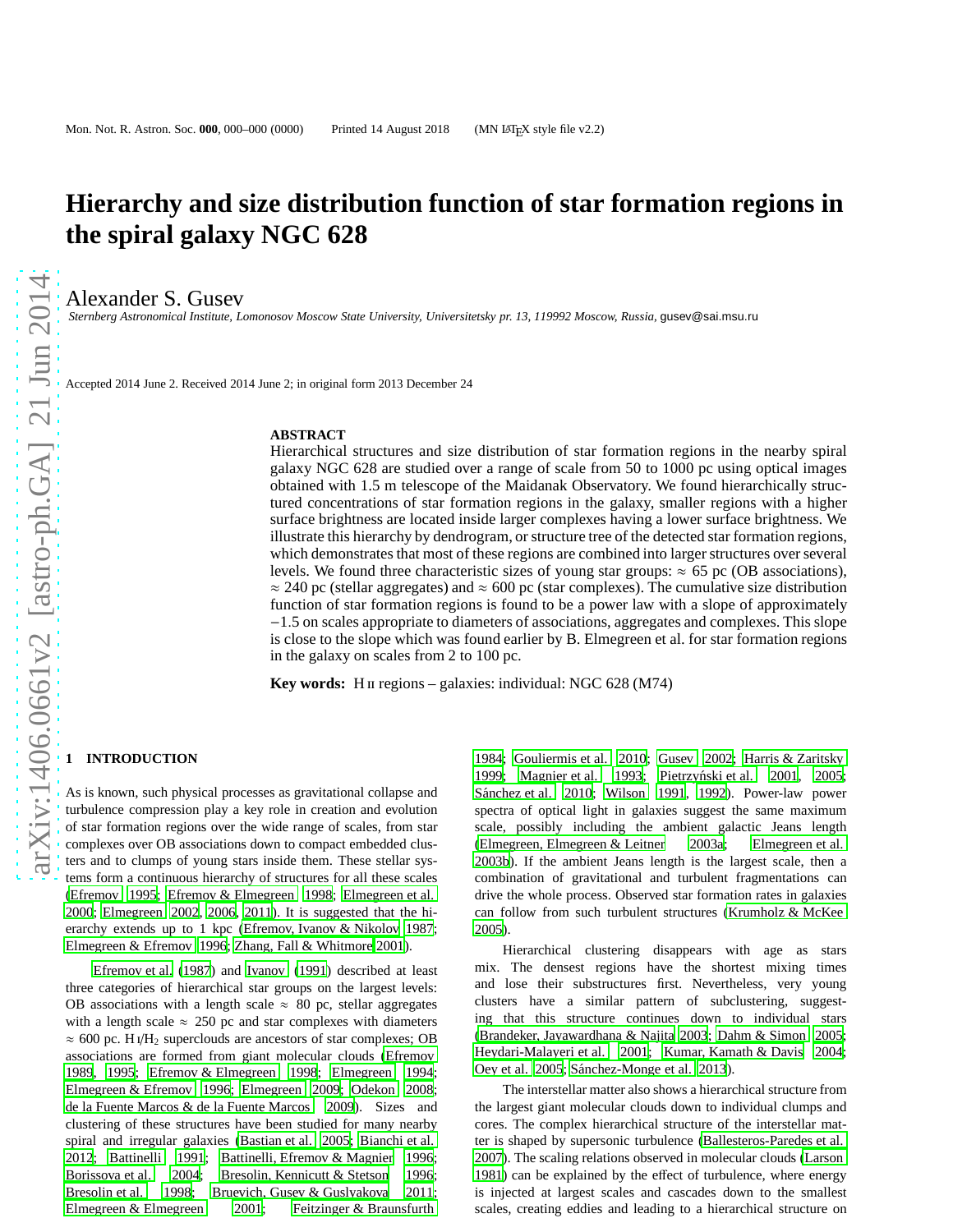### 2 *A. S. Gusev*



Figure 1. *B* image of NGC 628 and positions of the galaxy's star formation regions (crosses). The numbers of the star formation regions from Table [A1](#page-9-0) are indicated. The image size is  $8.26 \times 6.00$  arcmin. North is upward and east is to the left.

<span id="page-1-0"></span>**Table 1.** Basic parameters of NGC 628.

<span id="page-1-1"></span>

| Parameter                              | Value                  |
|----------------------------------------|------------------------|
| Type                                   | Sc                     |
| RA (J2000.0)                           | $01^h36^m41.81^s$      |
| DEC (J2000.0)                          | $+15^{\circ}47'00.3''$ |
| Total apparent B magnitude $(B_t)$     | $9.70$ mag             |
| Absolute B magnitude $(M_B)^a$         | $-20.72$ mag           |
| Inclination $(i)$                      | $7^\circ$              |
| Position angle (PA)                    | $25^{\circ}$           |
| Apparent corrected radius $(R_{25})^b$ | 5.23 arcmin            |
| Apparent corrected radius $(R_{25})^b$ | $10.96$ kpc            |
| Distance $(D)$                         | $7.2 \text{ Mpc}$      |

*<sup>a</sup>* Absolute magnitude of a galaxy corrected for Galactic extinction and inclination effect.

*b* Isophotal radius (25 mag arcsec<sup>-2</sup> in the *B*-band) corrected for Galactic extinction and absorption due to the inclination of NGC 628.

all scales [\(Elmegreen et al. 2006](#page-8-24)). It is believed that turbulence plays a major role in star formation; it creates density enhancements that become gravitationally unstable and collapse to form stars [\(Elmegreen et al. 2006\)](#page-8-24). The spatial distribution of young stars and stellar groups on wide length scales probably reflects this process.

The purpose of this paper is to study size distribution and hierarchical structures of star formation regions in nearby face-on spiral galaxy NGC 628 (Fig. [1\)](#page-1-0), based on our own observations in the *U*, *B*, and *V* passbands. This galaxy is an excellent example of a galaxy with numerous star formation regions observed at different length scales. We use the term 'star formation regions', which includes young star complexes, OB associations, H II regions, i.e. all young stellar groups regardless of their sizes.

Hodge  $(1976)$  identified 730 H<sub>II</sub> regions in the galaxy. [Ivanov et al. \(1992\)](#page-8-26) estimated sizes and magnitudes of 147 young stellar associations and aggregates in NGC 628 and discussed briefly hierarchical structures at the scales from 50 to 800 pc. [Larsen \(1999](#page-8-27)) studied 38 young star clusters with an effective diameters from 2 to 90 pc. [Bruevich et al. \(2007\)](#page-7-21) obtained magnitudes, colours and sizes of 186 star formation regions based on the list of H II regions from [Belley & Roy \(1992\)](#page-7-22).

[Elmegreen et al. \(2006\)](#page-8-24) studied distributions of size and luminosity of star formation regions over a range of scales from 2 to 110 pc using progressively blurred versions of blue optical and  $H\alpha$ images from the *Hubble Space Telescope (HST)*. They counted and measured features in each blurred image using SExtractor program and found that the cumulative size distribution satisfies a power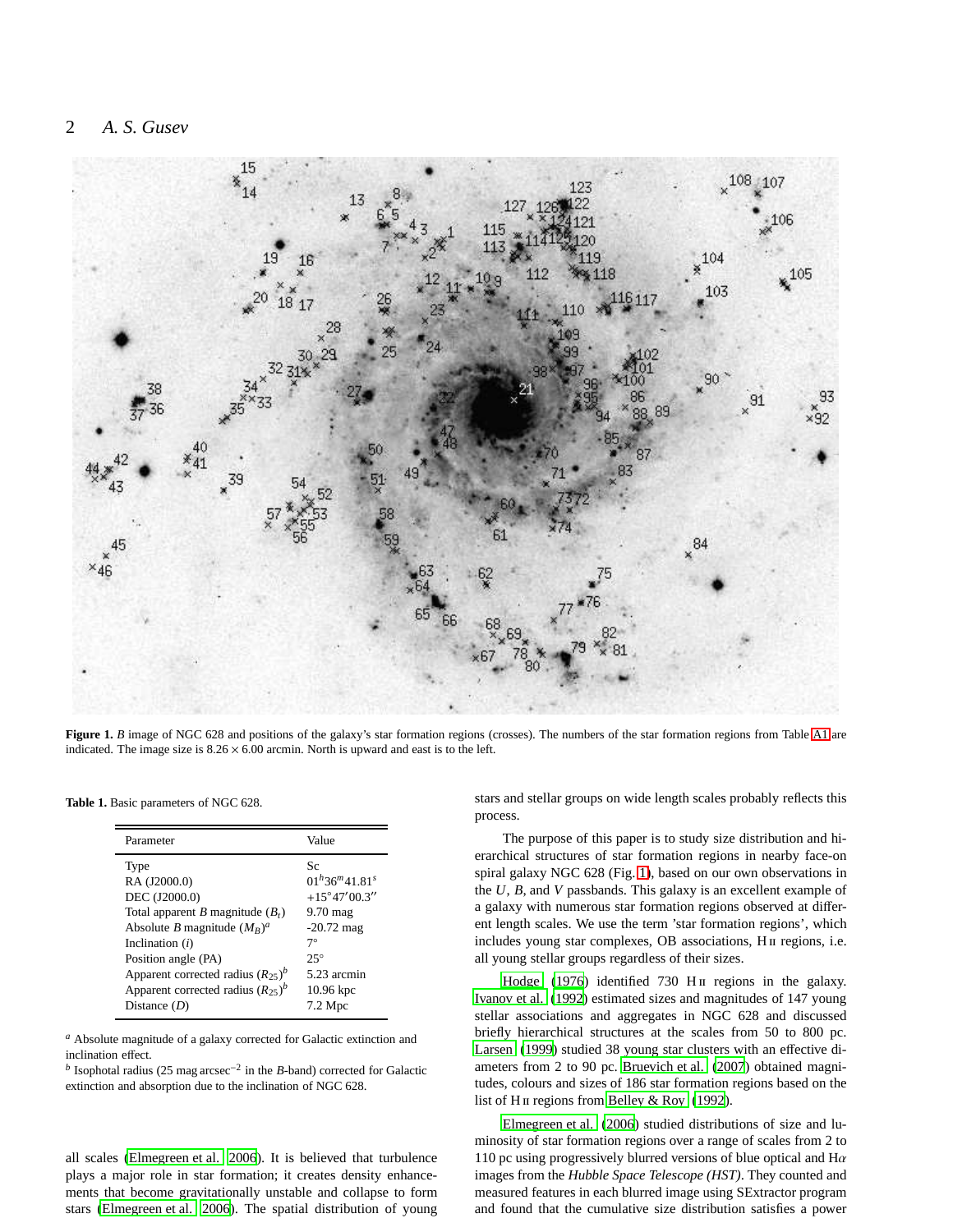

<span id="page-2-2"></span>Figure 2. Left panel: contour map of the vicinity of star formation regions Nos. 33-35. Grey areas correspond to the regions Nos. 33, 34, 35a, and 35b within their half-maximum brightness level. Red dashed contour levels correspond to the levels of  $\sigma$ ,  $3\sigma$ ,  $5\sigma$ ,  $7\sigma$ , and  $9\sigma$ , black solid contour levels correspond to the levels of  $2\sigma$ ,  $4\sigma$ ,  $6\sigma$ ,  $8\sigma$ , and  $10\sigma$  above the average brightness level of background. Position of profile A–A' is shown. Central panel: photometric profile A–A'. Surface brightness,  $\mu$ , is given in units of  $\sigma$ . Right panel: diameters of star formation regions Nos. 33-35 and their hierarchical structures measured at the different levels of surface brightness in units of  $\sigma$ .

law with a slope of approximately from  $-1.8$  to  $-1.5$  on all studied scales.

The fundamental parameters of NGC 628 are presented in Table [1.](#page-1-1) We take the distance to NGC 628, obtained in [Sharina, Karachentsev & Tikhonov](#page-8-28) [\(1996](#page-8-28)) and [van Dyk, Li & Filippenko \(2006\)](#page-8-29). We used the position angle and the inclination of the galactic disc, derived by [Sakhibov & Smirnov \(2004\)](#page-8-30). Other parameters were taken from the LEDA data base<sup>[1](#page-2-0)</sup> [\(Paturel et al. 2003](#page-8-31)). We adopt the Hubble constant  $H_0 = 75 \text{ km s}^{-1} \text{Mpc}^{-1}$  in the paper. With the assumed distance to NGC 628, we estimate a linear scale of 34.9 pc arcsec $^{-1}$ .

Observations and reduction stages of *UBVRI* images for NGC 628 have already been published in [Bruevich et al. \(2007](#page-7-21)). The reduction of the photometric data was carried out using standard techniques, with the European Southern Observatory Munich Image Data Analysis System<sup>[2](#page-2-1)</sup> (ESO-MIDAS).

### **2 IDENTIFICATION AND SIZE ESTIMATIONS OF STAR FORMATION REGIONS**

In [Bruevich et al. \(2007\)](#page-7-21), we have identified star formation regions in the galaxy with the list of  $H<sub>II</sub>$  regions of [Belley & Roy](#page-7-22) [\(1992](#page-7-22)), based on their H $\alpha$  spectrophotometric data. The list of Belley & Roy  $(1992)$  is still the most complete survey of H  $\text{II}$  regions and their parameters in NGC 628. Note that our coordinate grid coincides with that of [Kennicutt & Hodge \(1980\)](#page-8-32) and is systematically shifted with respect to that of [Belley & Roy \(1992](#page-7-22)). Altogether, we identified 127 of 132 star formation regions studied in [Belley & Roy \(1992](#page-7-22)). Three regions (Nos. 1, 2, and 96 in [Belley & Roy 1992](#page-7-22)) were outside the field of view of our images. Two star formation regions (Nos. 23 and 76) are missing in the list of [Belley & Roy \(1992](#page-7-22)). [Belley & Roy](#page-7-22) [\(1992](#page-7-22)) did not distinguish between isolated star formation regions, with typical sizes about 60-70 pc, and compound multi-component regions, with typical sizes about 200 pc. We obtained images of the galaxy with better seeing than [Belley & Roy \(1992](#page-7-22)). As a result, we were able to resolve the compound star formation regions into components.

Firstly, we identified such subcomponents by eye. We selected the components, the maximal (central) brightness in which was at least 3 times higher than the brightness of surrounding background. Next, we fitted profiles of star formation regions using Gaussians. The components separation condition was that the full width at half-maximum (FWHM) of the region is less than the distance between centres of Gaussians. Numbers of these complexes in the first column of Table [A1](#page-9-0) contain additional letters: 'a', 'b', 'c', and 'd'. Compound regions which do not satisfy this condition were classified as objects with observed, but unresolved, internal structure. In total, we identified 186 objects (Fig. [1\)](#page-1-0).

In this paper we use the numbering order adopted in [Bruevich et al. \(2007](#page-7-21)). It coincides with the numbering order of [Belley & Roy \(1992](#page-7-22)) with the exception of the missed star formation regions.

We found that 146 regions from Table [A1](#page-9-0) have a star-like profile (see the last column in this table). Other 40 objects have a nonstar-like (extended (diffuse) or multi-component) profile, i.e. these objects have an observed, but unresolved, internal structure.

We took the geometric mean of major and minor axes of a star formation region for the star formation region's characteristic diameter *d*:  $d = \sqrt{d_{max} \times d_{min}}$ . We measured  $d_{max}$  and  $d_{min}$  from the radial *V* profiles as the FWHM for regions having a star-like profile, or as the distance between points of maximum flux gradient for regions having non-star-like profiles. We adopted seeing for the uncertainty in the size measurements, which definitely exceeds all other errors. Obtained parameters of star formation regions are presented in Table [A1.](#page-9-0)

### **3 HIERARCHICAL STRUCTURES OF STAR FORMATION REGIONS**

The simplest way to study hierarchical clustering is to identify structures of different hierarchical levels based on lower level surface brightness thresholds above the background level. The similar method was used by [Gouliermis et al. \(2010](#page-8-7)), who used the stellar density levels to study hierarchical stellar structures in the dwarf irregular galaxy NGC 6822. They identified hierarchical structures

<sup>1</sup> http://leda.univ-lyon1.fr/

<span id="page-2-1"></span><span id="page-2-0"></span><sup>2</sup> http://www.eso.org/sci/software/esomidas/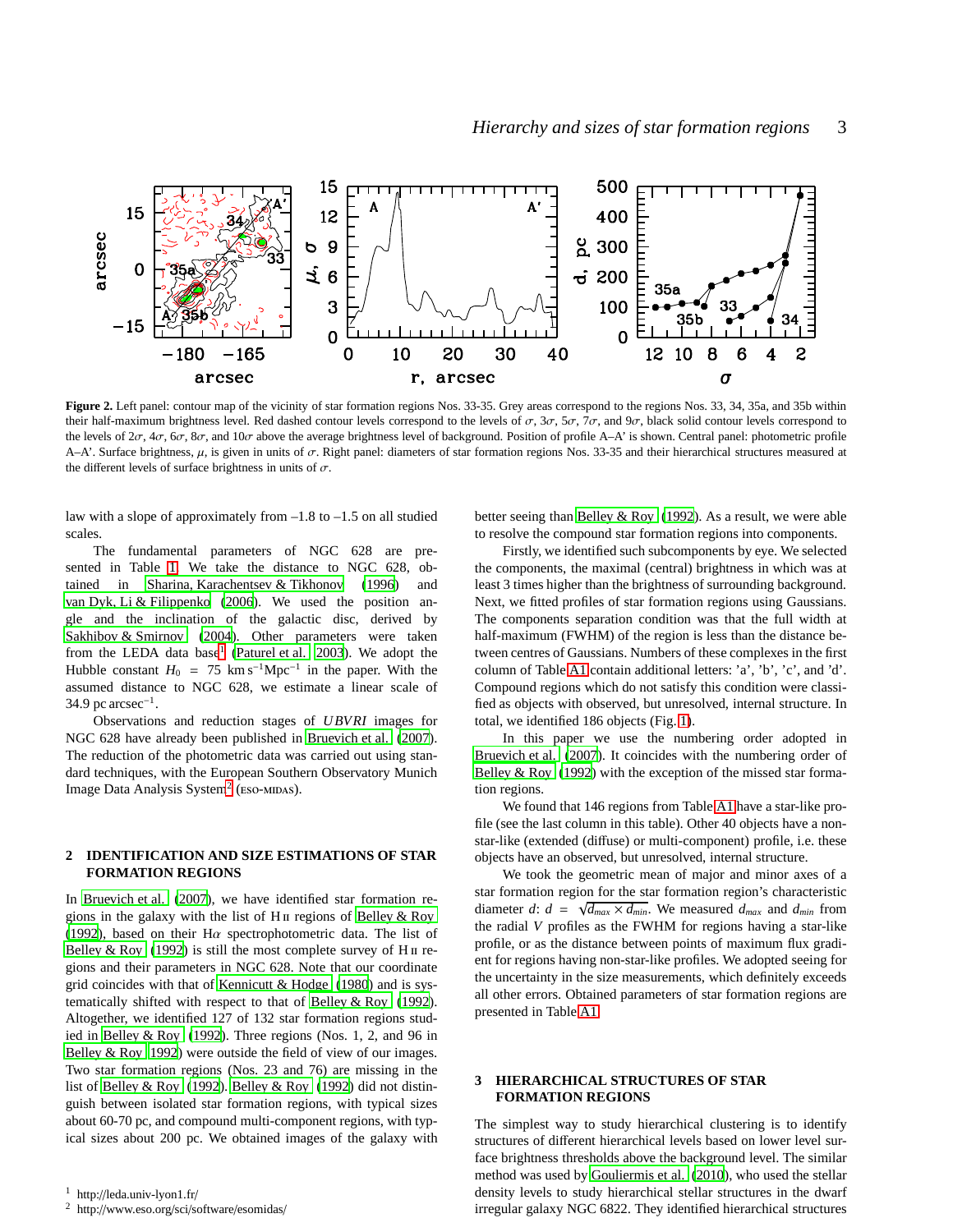

<span id="page-3-0"></span>**Figure 3.** Distribution histogram of star formation regions of Levels 2-5 by the level of maximum brightness decrease. Brightness is given in units of  $\sigma$ . Grey histogram is the distribution of star formation regions of the lowest hierarchical level. Shaded histogram is the distribution of star formation regions of the first hierarchical level from the lowest one. Thick black histogram is the distribution of star formation regions of the second hierarchical level from the lowest one. See the text for details.

using density thresholds  $1\sigma - 5\sigma$  above the average background density level with step of  $1\sigma$ .

However, this direct way is not applicable for identification of hierarchical structures in NGC 628. The background level varies significantly in the galactic plane. The surface brightness of the background differs by several times inside spiral arms and in interarm regions.

Therefore we modified the technique of [Gouliermis et al.](#page-8-7) [\(2010](#page-8-7)). Identification and size estimation of 186 star formation regions at the highest hierarchical level (Level 1) were done using their half-maximum brightness levels, independent of background levels (see Section 2). Additionally, we fitted the profiles of star formation regions along their minor and major axes using Gaussians. To identify structures of Level 2 and lower, we measured the background surface brightness in the *V* passband in the vicinity of every group of star formation regions of Level 1.

The selection of a threshold in units of  $\sigma$  above the average brightness level of background for star formation regions of Level 2 was carried out based on two basic conditions: (i) it must be lower than the level of brightness of the appropriate star formation region of Level 1 and (ii) it must deviate more than 4 pixels (seeing of the *V* image) from the fitting Gaussian of the profile of the star formation region at Level 1. The same conditions were applied to select the brightness level of every next lower level of the hierarchy. The exception was made for several resolved close binary star formation regions, such as 40a-40b, where the second condition is not applied. To identify star formation regions of lower hierarchical levels, we used lower levels of brightness.

To select surface brightness thresholds, we firstly analysed a typical light distribution in selected star formation regions and their vicinities. Example of such region, star formation regions Nos. 33- 35, is given in Fig. [2.](#page-2-2)

Fig. [2](#page-2-2) (central panel) shows that the surface brightness falls irregularly with distance from the knots of star formation: 'plateaulike' areas with constant surface brightness alternate with areas of a sharp drop in brightness. At such sites, a fall in brightness usually exceeds  $1\sigma$  value. At higher hierarchical levels, where the surface brightness is higher, absolute drop in brightness is larger than at lower levels of the hierarchy. As a result, diameters of star formation regions increase slowly with a decrease of brightness level within the same hierarchical level. Significant growth of the diameters is observed only at merger of two separate star formation regions into one common star formation region at the lower hierarchical level (Fig. [2\)](#page-2-2).

We consider brightness in units of  $\sigma$ . So the brightness level, where the maximum brightness decrease is observed, is also measured in units of  $\sigma$ . Maximum brightness decrease corresponds to the minimum of first derivative of the brightness profile function (Fig. [2,](#page-2-2) central panel) in units of  $\sigma$ . After measuring the brightness level in units of  $\sigma$  by the maximum brightness decrease, we determine size of star formation region with the isophots as described in Section 2.

We analysed all hierarchical structures in vicinities of star formation regions of Level 1 and determined which level of brightness corresponds to the level of maximum brightness decrease in them (Fig. [3\)](#page-3-0).

Distribution of star formation regions of Levels 2-5 by the level of maximum brightness decrease shows two maxima at  $3\sigma$ and  $5\sigma$  (Fig. [3\)](#page-3-0). Distribution of star formation regions of the lowest hierarchical level has a maximum at  $2\sigma - 3\sigma$ , distribution of star formation regions of the first hierarchical level from the lowest one shows maxima at  $3\sigma$  and  $5\sigma - 6\sigma$ . Star formation regions of the second hierarchical level from the lowest one have characteristic levels of maximum brightness decrease of  $5\sigma$ ,  $8\sigma$ , and  $11\sigma$ (Fig. [3\)](#page-3-0).

Analysis of the distribution of star formation regions by the level of maximum brightness decrease, in units of  $\sigma$ , has shown that neither arithmetic nor geometric sequences of the brightness levels are suitable to describe the hierarchical structures of star formation regions. When using a geometric sequence, we may miss some of the hierarchical levels. When using an arithmetic sequence, we lose some of the brightness levels because they do not satisfy the condition (ii) (Fig. [2\)](#page-2-2). In this case, low hierarchical levels will correspond to arbitrary levels of brightness.

Analysis of the distribution showed that the best sequence of brightness levels is the Fibonacci sequence,  $1\sigma$ ,  $2\sigma$ ,  $3\sigma$ ,  $5\sigma$ ,  $8\sigma$ , as an intermediate sequence between arithmetic and geometric sequences.

Diameters of star formation regions of the lower hierarchical levels which have the maximum brightness decrease at the level of  $4\sigma$  or  $6\sigma$  –  $7\sigma$  are measured at the next lower surface brightness level of  $3\sigma$  or  $5\sigma$ , respectively. Typically, the difference between diameters measured at the levels of  $3\sigma$  and  $4\sigma$ , or  $5\sigma$  and  $6\sigma$  −  $7\sigma$  does not exceed 35-40 pc, a value of the seeing of the image (Fig. [2\)](#page-2-2).

Thus, we used surface brightness thresholds of  $8\sigma$ ,  $5\sigma$ ,  $3\sigma$  and  $2\sigma$  above the average brightness level of background in the vicinity of star formation region. The threshold of  $1\sigma$  was not used due to large fluctuations of background around many identified groups of star formation regions.

For each individual region, not every next lower brightness level satisfies the conditions adopted. Such brightness levels were missed. Furthermore, a full set of brightness levels from  $8\sigma$  to  $2\sigma$ above the background was used only for star formation regions Nos. 79a and 79b and hierarchical structures of a lower order related with them (Table [A2\)](#page-10-0). The lowest level of every hierarchical structure usually corresponds to the brightness level of  $2\sigma$  or  $3\sigma$ above the background (Fig. [3\)](#page-3-0). As a result, the same hierarchical level may correspond to different levels of brightness.

Diameters of star formation regions at Levels 2 and lower were measured in the same manner as for star formation regions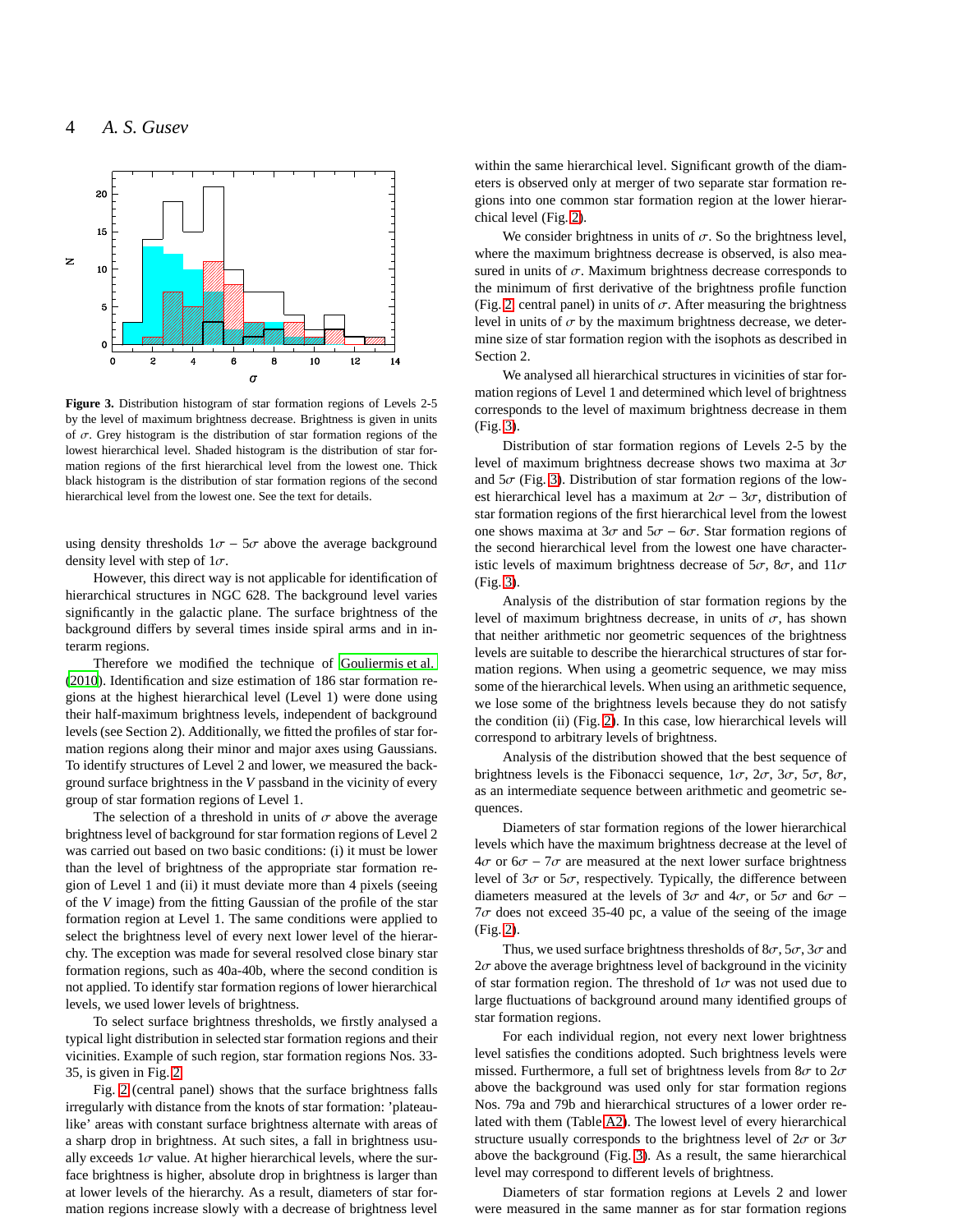of Level 1:  $d = \sqrt{d_{max} \times d_{min}}$ , where  $d_{min}$  and  $d_{max}$  are diameters along the major and minor axes of star formation region.

Star formation regions obtained on different hierarchical levels, and their sizes are presented in Table [A2.](#page-10-0) Some star formation regions of low hierarchical levels consist of one or several starlike cores (star formation regions of Level 1) and an extended halo. Such star formation regions are indicated by letter 'h' in Table [A2.](#page-10-0) A map of location of these objects in the galactic plane is shown in Fig. [4.](#page-5-0)

To illustrate the hierarchical structures we used so-called dendrograms. Dendrograms were introduced as 'structure trees' for analysis of molecular cloud structures by [Houlahan & Scalo](#page-8-33) [\(1992](#page-8-33)), refined by [Rosolowsky et al. \(2008\)](#page-8-34), and used in [Gouliermis et al. \(2010](#page-8-7)) to study hierarchical stellar structures in the nearby dwarf galaxy NGC 6822. A dendrogram is constructed by cutting an image at different brightnesses and identifying connected areas, while keeping track of the connection to surface brighter smaller structures (on a higher level) and surface fainter larger structures (on the next lower level, which combines structures of the previous level).

The dendrogram for the star formation regions from Tables [A1](#page-9-0) and [A2](#page-10-0) is presented in Fig. [5.](#page-4-0) Unlike [Gouliermis et al. \(2010](#page-8-7)), we constructed the dendrogram using the ordinate axis in units of diameter. It better illustrates length scales of hierarchical structures. The combination of this dendrogram with the map of Fig. [4](#page-5-0) illustrates graphically the hierarchical spatial distribution of star formation regions in NGC 628.

The dendrogram demonstrates that most star formation regions are combined into larger structures over, at least, 1-2 levels. We found only 12 separate associations without visible internal structure, which are out of hierarchical structures (Fig. [5\)](#page-4-0). Most of them are located in interarm regions (Fig. [1\)](#page-1-0). The largest  $(d > 1$  kpc) and the most populous (8-17 star formation regions of Level 1) structures are located in the ends of spiral arms. First of them (Nos. 75-80) is located near the corotation radius, which was obtained in [Sakhibov & Smirnov \(2004](#page-8-30)) based on a Fourier analysis of the spatial distribution of radial velocities of the gas in the disc of NGC 628. Largest and brightest in UV star complex of the galaxy was found here in [Gusev, Egorov & Sakhibov](#page-8-35) [\(2014](#page-8-35)). Second structure (Nos. 120-127) is located in the nothern-western part of NGC 628, in the disturbed part of the spiral arm (Fig. [1\)](#page-1-0).

As seen from the dendrogram, the numbering order does not reflect correctly the hierarchical structures. The numbering is violated for star formation regions Nos. 4-7 at Level 2, Nos. 85-89 at Level 4, and Nos. 97-109 at Level 4 (Table [A2\)](#page-10-0).

### **4 SIZE DISTRIBUTIONS OF STAR FORMATION REGIONS**

In Fig. [6,](#page-5-1) we present size distribution histograms for three sets of star formation regions under study. The first set includes 297 regions of all hierarchical levels, the second set is a sample of 146 associations with a star-like profile, and the third set includes 111 regions of Level 2 and lower from Table [A2.](#page-10-0) The second set unites the star formation regions without an observed internal structure; their subcomponents (if exist) have sizes  $\leq 35 - 40$  pc. The third set includes only star formation regions with obvious internal structure; their subcomponents were detected and measured.

As seen from the figure, associations with a star-like profile have a narrow range of sizes, from 40 to 100 pc, with a few exceptions. The mean diameter of these star formation regions is equal to



<span id="page-4-0"></span>**Figure 5.** Dendrogram of star formation regions structures. The black dots indicate star formation regions from Tables [A1,](#page-9-0) [A2.](#page-10-0) Regions which are united into a hierarchical structure are connected by solid line. The numbering order might not strictly follow the order of hierarchical structures (see the text for details). The arrows down indicate star formation regions with an observed internal structure (star formation regions with a non-starlike profile).

**Table 2.** Diameters of star formation regions.

<span id="page-4-1"></span>

| Star formation                         | $d^a$        | Лb   |  |  |
|----------------------------------------|--------------|------|--|--|
| regions                                | (pc)         | (pc) |  |  |
| Associations <sup><math>c</math></sup> | $66 \pm 18$  | 64   |  |  |
| Associations <sup>d</sup>              | $72 + 26$    | 66   |  |  |
| Aggregates                             | $240 \pm 90$ | 234  |  |  |
| Complexes                              | $583 + 84$   | 601  |  |  |

*<sup>a</sup>* Mean diameter. *<sup>b</sup>* Diameter obtained from best fitting Gaussian.

*<sup>c</sup>* Associations with a star-like profile (146 objects).

*<sup>d</sup>* All associations from Table [A1](#page-9-0) (186 objects).

 $66 \pm 18$  pc. This is a typical size of OB associations. Star formation regions with extended profile have, on average, slightly larger sizes, ∼ 100 pc. As a result, the size distribution of star formation regions of Level 1 with both star-like and extended profiles is displaced a little toward the larger sizes (see Fig. [6](#page-5-1) and Table [2\)](#page-4-1).

Star formation regions of lower levels clearly show a bimodal size distribution. Two maxima at  $\approx 250$  and  $\approx 600$  pc are observed (Fig. [6\)](#page-5-1). The first smoothed peak corresponds to a characteristic size of stellar aggregates by classification of [Efremov et al. \(1987](#page-7-5)), and the second peak is located on diameters, which are typical for star complexes.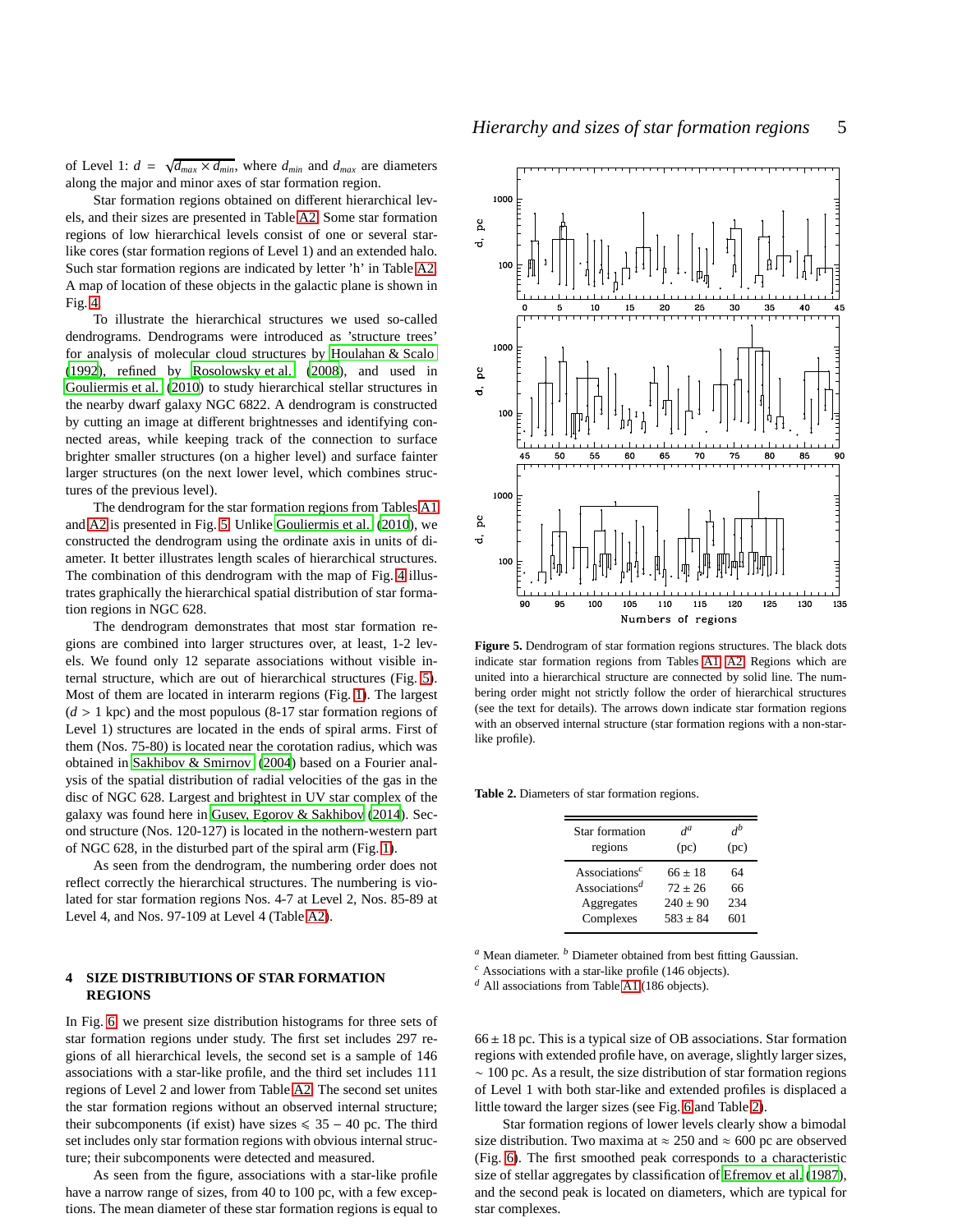### 6 *A. S. Gusev*



<span id="page-5-0"></span>**Figure 4.** Map of star formation regions of different levels of the hierarchy. Regions of higher levels of the hierarchy are shaded darker than lower ones. The image size is  $8.26 \times 6.00$  arcmin. North is upward and east is to the left.



<span id="page-5-1"></span>**Figure 6.** Number distribution histograms of all star formation regions from Tables [A1](#page-9-0) and [A2,](#page-10-0) star formation regions of Level 1 with a star-like profile (grey histogram), and star formation regions of Levels 2 and lower (shaded histogram).

We also fitted size distributions of studied sets of star formation regions using Gaussians. To fit the size distribution for the set of 111 complex star formation regions, we used a combination of two Gaussians. It was found that all sets of star formation regions have size distributions close to the Gaussian distribution. Diameters obtained from the best-fit Gaussians are almost the same as the mean diameters for all sets of star formation regions (Table [2\)](#page-4-1).

Following [Elmegreen et al. \(2006](#page-8-24)), we constrained the cumulative size distribution function in the form  $N(d > D) \propto D^{\gamma}$ , where *N* is the integrated number of objects that have a diameter *d* greater than some diameter *D* (Fig. [7\)](#page-6-0).

<span id="page-5-2"></span>Detailed exploration of the size distribution of objects in NGC 628 was made in [Elmegreen et al. \(2006](#page-8-24)) in the range of scales from 2 to 110 pc<sup>[3](#page-5-2)</sup> based on *HST* images. For regions in the central part of the galaxy brighter than the  $3\sigma$  noise limits in *B* and *V* images, [Elmegreen et al. \(2006\)](#page-8-24) found that the cumulative size distribution obeys a power law, with a slope  $\gamma \approx -1.5$  in the range from 2 to 55 pc. The similar slope of the cumulative size dis-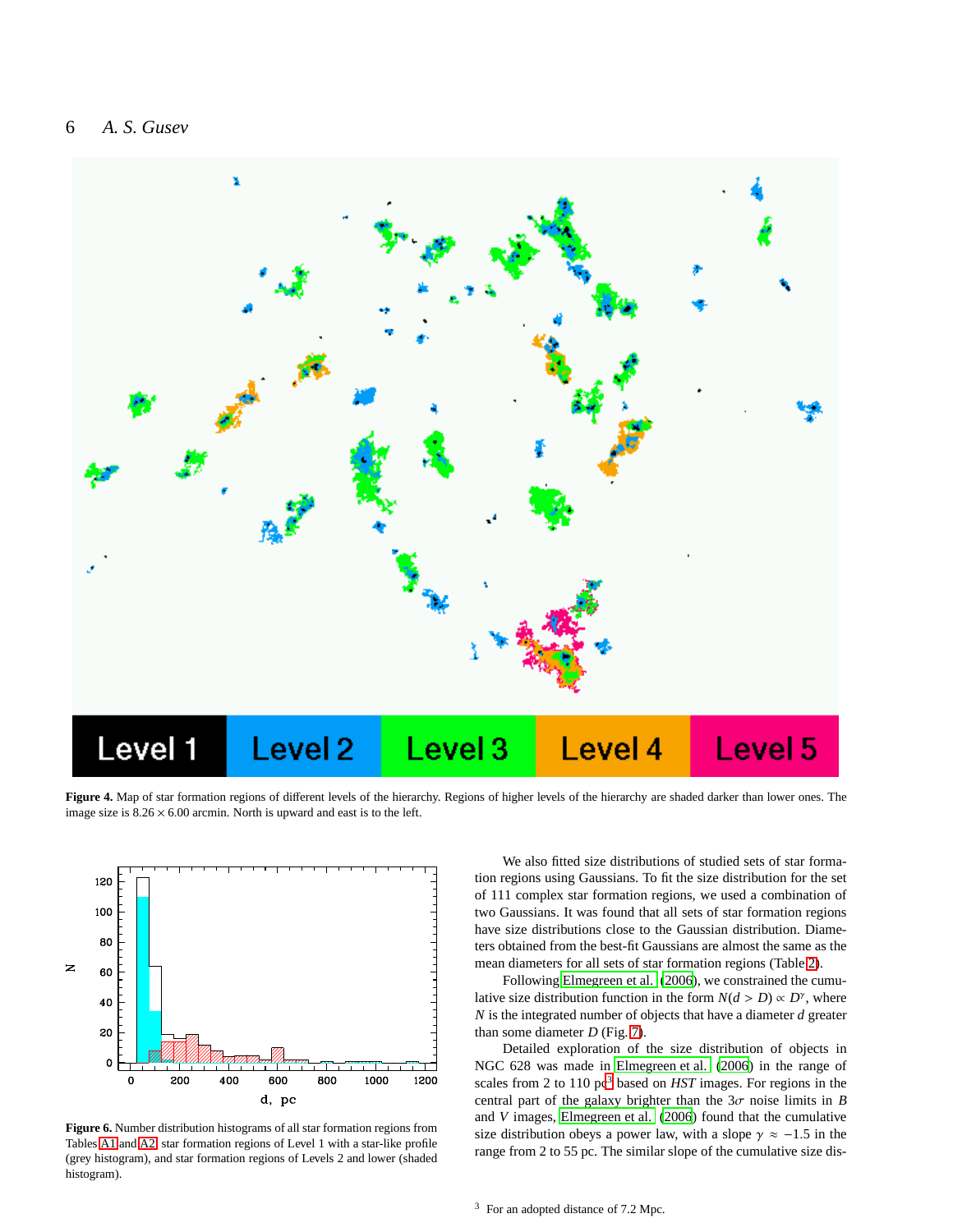

<span id="page-6-0"></span>**Figure 7.** Left panel: cumulative size distribution functions for regions of [Elmegreen et al. \(2006\)](#page-8-24) (E; grey thick solid curve), H  $\scriptstyle\rm II$  regions of [Hodge](#page-8-25) [\(1976\)](#page-8-25) (H; grey thin solid curve), associations (I(a); black dashed curve) and complexes (I(c); black dotted curve) of [Ivanov et al. \(1992](#page-8-26)), large star formation regions in the spiral arms of the galaxy (G; grey thin dashed curve) from [Gusev et al. \(2014\)](#page-8-35). Right panel: cumulative size distribution functions for regions of [Elmegreen et al. \(2006\)](#page-8-24) (grey thick solid curve), 146 star formation regions with a star-like profile from Table [A1](#page-9-0) (black dashed curve), 186 star formation regions from Table [A1](#page-9-0) (black solid curve), and 297 star formation regions from Tables [A1](#page-9-0) and [A2](#page-10-0) (black thick curve). Dark thin solid straight lines in both panels represent slopes  $\gamma = -1.5, -3.5$  and –5 of the size distribution function. See the text for details.

tribution function was found for OB associations from the list of [Ivanov et al. \(1992](#page-8-26)) in the range from 30 to 110 pc. The size distribution of larger objects,  $H\pi$  regions studied by [Hodge \(1976\)](#page-8-25), satisfies a power law with a slope  $\gamma \approx -3.5$  in the range from 100 to 300 pc. The size distribution of large star formation regions (in the range from 300 to 600 pc) in spiral arms of NGC 628 obtained in [Gusev et al. \(2014](#page-8-35)) shows a slope  $\gamma \approx -4.5$ . The size distribution of complexes from [Ivanov et al. \(1992\)](#page-8-26) gives  $\gamma = -4.1$  in the range from 500 to 1000 pc (Fig. [7\)](#page-6-0).

Summarizing the results of the size distribution obtained previously, we can conclude that the size distributions of star formation regions with a diameter of  $\leq 100$  pc satisfy a power law with  $\gamma \approx -1.5$ . The distribution of larger star formation regions obeys a power law with  $\gamma$  between  $\approx -5$  and  $\approx -3.5$ .

In Fig. [7](#page-6-0) (right panel) we present size distribution functions constructed for three sets of star formation regions. The first set includes 297 regions of all hierarchical levels, the second set is a sample of 186 star formation regions of Level 1, and the third set includes 146 regions of Level 1 with star-like profile.

Size distribution of 146 star formation regions with a starlike profile, beginning with  $d \approx 50$  pc, obeys a power law with a slope  $\gamma \approx -5$ . Size distribution of all 186 star formation regions of Level 1 satisfies a power law with a slope  $-4 \le \gamma \le -3.5$  in the range from 50 to 170 pc. It repeats the distribution of  $H_{II}$  regions of [Hodge \(1976](#page-8-25)) with a displacement  $\log D \approx 0.2$  (Fig. [7\)](#page-6-0). In general, the size distribution of star formation regions of Level 1 has slopes between  $-5$  and  $-3.5$ , such as size distributions of previously studied star formation regions of a single level of hierarchy (Fig. [7\)](#page-6-0).

Note, that the end of the size distribution curve for regions of [Elmegreen et al. \(2006\)](#page-8-24) coincides with the beginning of the size distribution curve for our 186 star formation regions of Level 1

(Fig. [7\)](#page-6-0). Given that the area studied in [Elmegreen et al.](#page-8-24) [\(2006](#page-8-24)) occupies ∼ 70% of the area of NGC 628, which is studied in this paper, we can conclude that  $(i)$  the number of H  $\pi$  regions identified in Belley  $& Roy (1992)$  is smaller than the numbers of regions found by [Elmegreen et al. \(2006](#page-8-24)) using SExtractor, and, that is more important, (ii) our measurements of sizes of star formation regions using photometric profiles are in a good agreement with measurements of [Elmegreen et al. \(2006](#page-8-24)).

More interesting behaviour is observed for the curve of size distribution of star formation regions of all hierarchical levels. It continues the size distribution curve for regions of [Elmegreen et al.](#page-8-24) [\(2006](#page-8-24)) at  $d = 30-40$  pc and has the same slope  $\approx -1.5$  in the range from 45 to 85 pc – diameters of OB associations. Flatter slope,  $\gamma$  > −1, is observed in the range from  $\approx$  90 to  $\approx$  180 pc for regions of Level 1 with an extended profile and for the smallest regions of Level 2. Size distribution of star formation regions, which are classified as stellar aggregates and complexes, obeys a power law with  $\gamma = -1.5$  very well (see the distribution curve in the range from 190 to 600 pc in Fig. [7\)](#page-6-0). Largest hierarchical structures with *d* = 0.65 − 0.9 kpc are also distributed by sizes by a power law with  $\gamma \sim -1.5$  (Fig. [7\)](#page-6-0).

Thus, the size distribution of star formation regions of all hierarchical levels continues the size distribution function for regions of [Elmegreen et al.](#page-8-24) [\(2006](#page-8-24)) towards the larger sizes with the same slope  $\approx -1.5$ .

### **5 DISCUSSION**

The modern theory of star formation explains an existence of OB associations and star complexes, which are associated by unity of an origin with hydrogen superclouds and giant molecular clouds, respectively [\(Elmegreen & Efremov 1996](#page-8-1); [Efremov & Elmegreen](#page-7-1) [1998](#page-7-1)). Structures of  $H_2$  on the intermediate scale length are unknown. However, such intermediate young stellar structures are observed in galaxies. These are stellar aggregates with diameters  $~\sim$  200 – 300 pc.

Our Fig. [6](#page-5-1) shows a bimodal size distribution of star formation regions of Level 2 and lower. Bimodal size distributions with a secondary peak at  $d = 150 - 300$  pc were found for 'associations' in SMC [\(Battinelli 1991](#page-7-12)), M31 [\(Magnier et al. 1993](#page-8-10)), NGC 2090, NGC 2541, NGC 3351, NGC 3621 and NGC 4548 [\(Bresolin et al. 1998](#page-7-16)), NGC 1058 and UGC 12732 [\(Battinelli et al. 2000\)](#page-7-23), NGC 300 (Pietrzyński et al. [2001](#page-8-11)), NGC 3507 and NGC 4394 [\(Vicari et al. 2002](#page-8-36)), NGC 7793 (Pietrzyński et al. 2005). Pietrzyński et al. (2005) named such 'associations' 'superassociations'.

Thus, the existence of stellar structures, 'aggregates' or 'superassociations', with a characteristic size 200–300 pc is confirmed by numerous obsevations in different galaxies. However, the question of origin of stellar aggregates is still open.

As we noted above, the size distribution of star formation regions of all hierarchical levels continues the size distribution of regions of [Elmegreen et al. \(2006](#page-8-24)) with the same slope  $\approx -1.5$ for sizes from 45 pc to  $\sim$  0.9 kpc. However, the function of size distribution deviates from a power law with the slope –1.5 at  $d = 90 - 180$  pc and  $600 - 650$  pc (Fig. [7\)](#page-6-0).

We believe that the flatter slope in the range of 90 to 180 pc is a result of significant number of star formation regions with a diameter of ∼ 100 − 150 pc with an unresolved internal structure. Taking into account such undetected objects will shift the distribu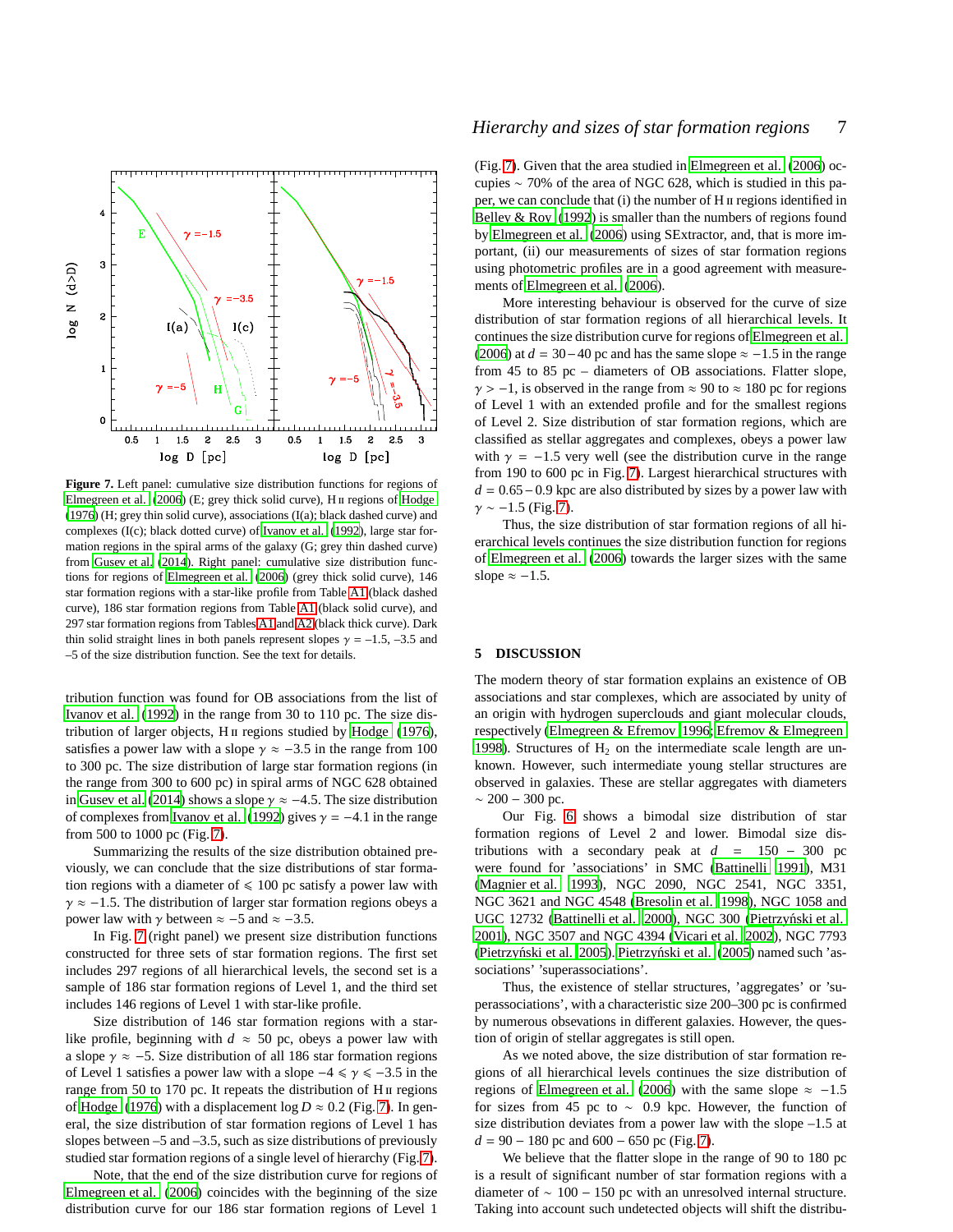tion curve upward along the ordinate axis at sizes smaller than or equal to diameters of these star formation regions.

Opposite situation is observed at *d* = 600 − 650 pc. Largest structures with  $d > 600$  pc have a low boundary surface brightness. They are difficult for identification in spiral arms of grand design galaxy NGC 628 because of the significant variations of background level (see Section 4). Underestimation a number of star formation regions at lowest hierarchical levels leads to a drastic drop in the size distribution curve.

In spite of small statistics, largest star formation regions with  $d \approx 0.65 - 0.9$  kpc are also distributed by size by a power law with  $\gamma \sim -1.5$ . It can be an additional argument in favor of the assumption of [Efremov et al.](#page-7-5) [\(1987](#page-7-5)), [Elmegreen & Efremov \(1996\)](#page-8-1) and [Zhang et al. \(2001](#page-8-2)), who adopted that the hierarchical structures extend to the scale of 1 kpc.

Taking into account the hierarchy of star formation regions is crucial for construction of the cumulative size distribution function. Neglecting the internal structure of star formation regions of higher hierarchical levels and underestimation of the number of star formation regions of lower hierarchical levels leads to a decrease or an increase of the slope of the size distribution function, respectively. To illustrate this, we compare size distributions of regions of [Elmegreen et al. \(2006\)](#page-8-24), our star formation regions of all hierarchical levels, and our star formation regions of Level 1 with any profiles in the range of scale from 50 to 110 pc in Fig. [7.](#page-6-0)

On the scale of 200–600 pc, the characteristic sizes of stellar aggregates and complexes, the size distribution function has a constant slope. We believe that the sample of objects at different levels of hierarchy within this range of scale is complete.

The slope  $\gamma$  of the cumulative size distribution function for star formation regions is of fundamental importance. It is associated with the fractal dimension of objects in the galaxy at different scales. [Elmegreen et al. \(2006\)](#page-8-24) introduced the fractal of dimension  $\mathcal{D}$ , where  $\mathcal{D} = -\gamma$ . Following [Elmegreen et al. \(2006](#page-8-24)), we believe that the size distribution of stellar groups suggests a fractal distribution of stellar positions projected on the disc of the galaxy, with a constant fractal dimension of  $\mathcal{D} \approx 1.5$  in the wide range of length scales from 2 pc to 1 kpc. It is comparable to the fractal dimension of projected local interstellar clouds,  $\mathcal{D} \approx 1.3$  [\(Falgarone, Phillips & Walker 1991\)](#page-8-37), and to the fractal dimension of H<sub>1</sub> ( $\mathcal{D} = 1.2 - 1.5$ ) in the M81 group of galaxies [\(Westpfahl et al. 1999](#page-8-38)).

### **6 CONCLUSIONS**

We studied hierarchical structures and the size distribution of star formation regions in the spiral galaxy NGC 628 over a range of scale from 50 to 1000 pc based on size estimations of 297 star formation regions. Most star formation regions are combined into larger structures over several levels. We found three characteristic sizes of young star groups: OB associations with mean diameter  $d = 66 \pm 18$  pc, stellar aggregates ( $d = 240 \pm 90$  pc) and star complexes  $(583 \pm 84 \text{ pc})$ .

The cumulative size distribution function of star formation regions satisfies a power law with a slope of −1.5 at scales from 45 to 85 pc, from 190 to 600 pc, and from 650 pc to 900 pc, which are appropriate to the sizes of associations, aggregates and complexes. Together with the result of [Elmegreen et al. \(2006](#page-8-24)), who found the slope  $-1.8 \le \gamma \le -1.5$  for regions at scales from 2 to 100 pc, our result shows that the size distribution of young stellar structures in the galaxy obeys a power law with a constant slope of  $\approx -1.5$  at all studied scales from  $\approx 2$  pc to  $\approx 1$  kpc.

Ignoring the hierarchical structures, i.e. using star formation regions of only one of hierarchical levels to examine the size distribution, gives slopes  $-5 \le \gamma \le -3$ .

#### **ACKNOWLEDGEMENTS**

The author is grateful to the referee for his/her constructive comments. The author is grateful to Yu. N. Efremov (Sternberg Astronomical Institute) for useful discussions. The author thanks E. V. Shimanovskaya (Sternberg Astronomical Institute) for help with editing this paper. The author acknowledges the usage of the HyperLeda data base (http://[leda.univ-lyon1.fr\)](http://leda.univ-lyon1.fr). This study was supported in part by the Russian Foundation for Basic Research (project nos. 12–02–00827 and 14–02–01274).

#### **REFERENCES**

- <span id="page-7-20"></span>Ballesteros-Paredes J., Klessen R. S., MacLow M.-M., Vazquez-Semadeni E., 2007, in Reipurth B., Jewitt D., Keil K., eds, Protostars and Planets V. Univ. of Arizona Press, Tucson, p. 63
- <span id="page-7-10"></span>Bastian N., Gieles M., Efremov Yu. N., Lamers H. J. G. L. M., 2005, A&A, 443, 79
- <span id="page-7-12"></span>Battinelli P., 1991, A&A, 244, 69
- <span id="page-7-13"></span>Battinelli P., Efremov Y., Magnier E. A., 1996, A&A, 314, 51
- <span id="page-7-23"></span>Battinelli P., Capuzzo-Dolcetta R., Hodge P. W., Vicari A., Wyder T. K., 2000, A&A, 357, 437
- <span id="page-7-22"></span>Belley J., Roy J.-R., 1992, ApJS, 78, 61
- <span id="page-7-11"></span>Bianchi L., Efremova B., Hodge P., Kang Y., 2012, AJ, 144, 142
- <span id="page-7-14"></span>Borissova J., Kurtev R., Georgiev L., Rosado M., 2004, A&A, 413, 889
- <span id="page-7-18"></span>Brandeker A., Jayawardhana R., Najita J., 2003, AJ, 126, 2009
- <span id="page-7-15"></span>Bresolin F., Kennicutt R. C., Jr., Stetson P. B., 1996, AJ, 112, 1009
- <span id="page-7-16"></span>Bresolin F. et al., 1998, AJ, 116, 119
- <span id="page-7-17"></span>Bruevich V. V., Gusev A. S., Guslyakova S. A., 2011, Astron. Rep., 55, 310
- <span id="page-7-21"></span>Bruevich V. V., Gusev A. S., Ezhkova O. V., Sakhibov F. Kh., Smirnov M. A., 2007, Astron. Rep., 51, 222
- <span id="page-7-19"></span>Dahm S. E., Simon T., 2005, AJ, 129, 829
- <span id="page-7-9"></span>de la Fuente Marcos R., de la Fuente Marcos C., 2009, ApJ, 700, 436
- <span id="page-7-6"></span>Efremov Yu. N., 1989, Sites of Star Formation in Galaxies: Star Complexes and Spiral Arms. Fizmatlit, Moscow, p. 246 (in Russian)
- <span id="page-7-0"></span>Efremov Yu. N., 1995, AJ, 110, 2757
- <span id="page-7-1"></span>Efremov Yu. N., Elmegreen B. G., 1998, MNRAS, 299, 588
- <span id="page-7-5"></span>Efremov Yu. N., Ivanov G. R., Nikolov N. S., 1987, Ap&SS, 135, 119
- <span id="page-7-7"></span>Elmegreen B. G., 1994, ApJ, 433, 39
- <span id="page-7-2"></span>Elmegreen B. G., 2002, ApJ, 564, 773
- <span id="page-7-3"></span>Elmegreen B. G., 2006, in Del Toro Iniesta J. C. et al., eds, The Many Scales in the Universe: JENAM 2004 Astrophysics Reviews. Springer, Dordrecht, p. 99
- <span id="page-7-8"></span>Elmegreen B. G., 2009, in Andersen J., Bland-Hawthorn J., Nordström B., eds, Proc. IAU Symp. 254, The Galaxy Disk in Cosmological Context. Kluwer, Dordrecht, p. 289
- <span id="page-7-4"></span>Elmegreen B. G., 2011, in Charbonnel C., Montmerle T., eds, Ecole Evry Schatzman 2010: Star Formation in the Local Uni-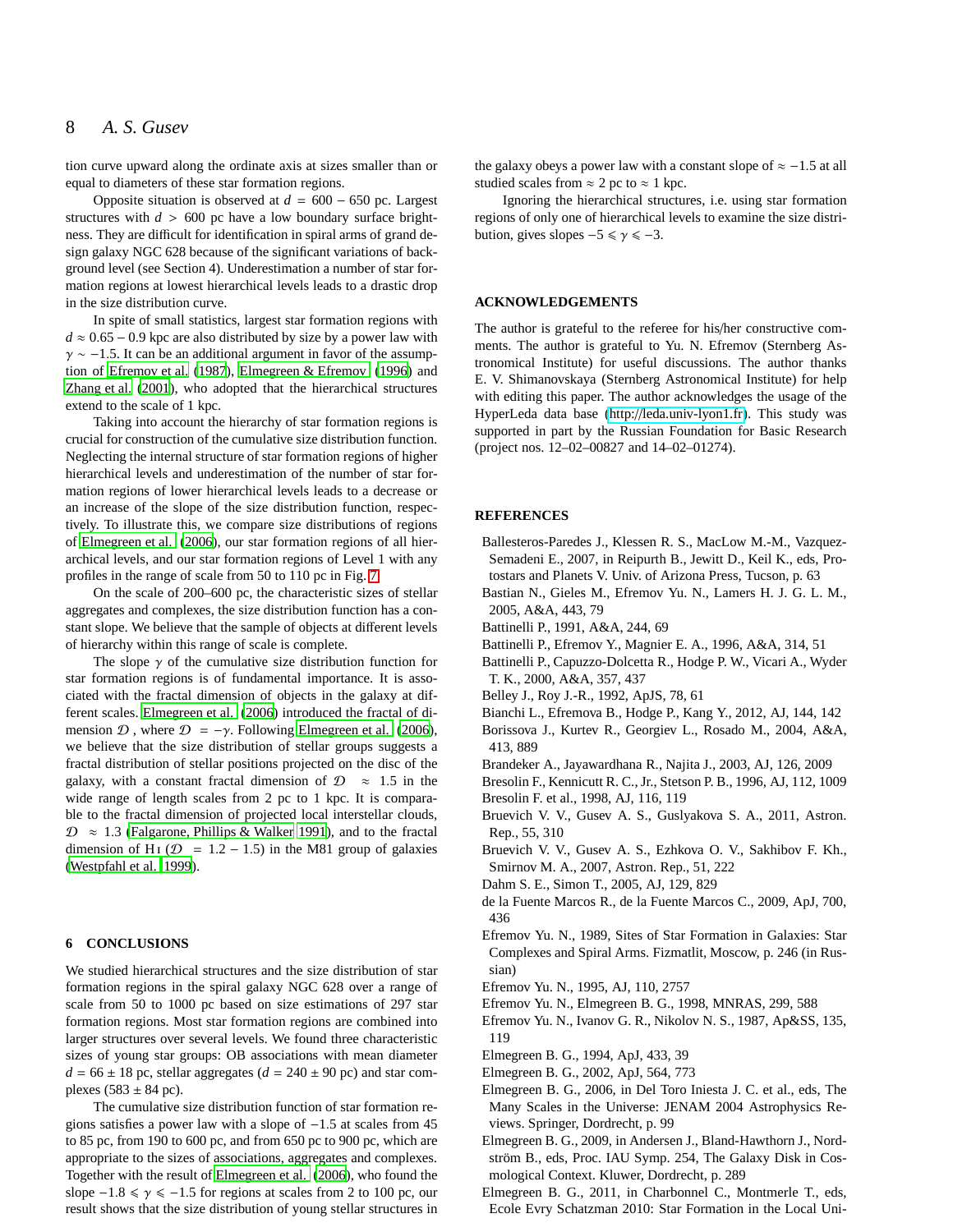verse. EAS Publications Series, 51. Cambridge Univ. Press, Cambridge, p. 31

- <span id="page-8-1"></span>Elmegreen B. G., Efremov Yu. N., 1996, ApJ, 466, 802
- <span id="page-8-5"></span>Elmegreen B. G., Elmegreen D. M., 2001, AJ, 121, 1507
- <span id="page-8-16"></span>Elmegreen B. G., Elmegreen D. M., Leitner S. N., 2003a, ApJ, 590, 271
- <span id="page-8-0"></span>Elmegreen B. G., Efremov Y., Pudritz R. E., Zinnecker H., 2000, in Mannings V., Boss A. P., Russell S. S., eds, Protostars and Planets IV. Univ. of Arizona Press, Tucson, p. 179
- <span id="page-8-17"></span>Elmegreen B. G., Leitner S. N., Elmegreen D. M., Cuillandre J.- C., 2003b, ApJ, 593, 333
- <span id="page-8-24"></span>Elmegreen B. G., Elmegreen D. M., Chandar R., Whitmore B., Regan M., 2006, ApJ, 644, 879
- <span id="page-8-37"></span>Falgarone E., Phillips T., Walker C. K., 1991, ApJ, 378, 186
- <span id="page-8-6"></span>Feitzinger J. V., Braunsfurth E., 1984, A&A, 139, 104
- <span id="page-8-7"></span>Gouliermis D. A., Schmeja S., Klessen R. S., de Blok W. J. G., Walter F., 2010, ApJ, 725, 1717
- <span id="page-8-8"></span>Gusev A. S., 2002, Astron. Astrophys. Trans., 21, 75
- <span id="page-8-35"></span>Gusev A. S., Egorov O. V., Sakhibov F., 2014, MNRAS, 437, 1337
- <span id="page-8-9"></span>Harris J., Zaritsky D., 1999, AJ, 117, 2831
- <span id="page-8-19"></span>Heydari-Malayeri M., Charmandaris V., Deharveng L., Rosa M. R., Schaerer D., Zinnecker H., 2001, A&A, 372, 495
- <span id="page-8-25"></span>Hodge P. W., 1976, ApJ, 205, 728
- <span id="page-8-33"></span>Houlahan P., Scalo J., 1992, ApJ, 393, 172
- <span id="page-8-3"></span>Ivanov G. R., 1991, Ap&SS, 178, 227
- <span id="page-8-26"></span>Ivanov G. R., Popravko G., Efremov Y. N., Tichonov N. A., Karachentsev I. D., 1992, A&AS, 96, 645
- <span id="page-8-32"></span>Kennicutt R. C., Hodge P. W., 1980, ApJ, 241, 573
- <span id="page-8-18"></span>Krumholz M. R., McKee C. F., 2005, ApJ, 630, 250
- <span id="page-8-20"></span>Kumar M. S. N., Kamath U. S., Davis C. J., 2004, MNRAS, 353, 1025
- <span id="page-8-27"></span>Larsen S. S., 1999, A&AS, 139, 393
- <span id="page-8-23"></span>Larson R. B., 1981, MNRAS, 194, 809
- <span id="page-8-10"></span>Magnier E. A. et al., 1993, A&A, 278, 36
- <span id="page-8-4"></span>Odekon M. C., 2008, ApJ, 681, 1248
- <span id="page-8-21"></span>Oey M. S., Watson A. M., Kern K., Walth G. L., 2005, AJ, 129, 393
- <span id="page-8-31"></span>Paturel G., Petit C., Prugniel Ph., Theureau G., Rousseau J., Brouty M., Dubois P., Cambresy L., 2003, A&A, 412, 45
- <span id="page-8-11"></span>Pietrzyński G., Gieren W., Fouqué P., Pont F., 2001, A&A, 371, 497
- <span id="page-8-12"></span>Pietrzyński G., Ulaczyk K., Gieren W., Bresolin F., Kudritzki R. P., 2005, A&A, 440, 783
- <span id="page-8-34"></span>Rosolowsky E. W., Pineda J. E., Kauffmann J., Goodman A. A., 2008, ApJ, 679, 1338
- <span id="page-8-30"></span>Sakhibov F. Kh., Smirnov M. A., 2004, Astron. Rep. 48, 995
- <span id="page-8-13"></span>Sánchez N., Añez N., Alfaro E. J., Crone Odekon M., 2010, ApJ, 720, 541
- <span id="page-8-22"></span>Sánchez-Monge Á. et al., 2013, MNRAS, 432, 3288
- <span id="page-8-28"></span>Sharina M. E., Karachentsev I. D., Tikhonov N. A., 1996, A&AS, 119, 499
- <span id="page-8-29"></span>van Dyk S. D., Li W., Filippenko A. V., 2006, PASP, 118, 351
- <span id="page-8-36"></span>Vicari A., Battinelli P., Capuzzo-Dolcetta R., Wyder T. K., Arrabito G., 2002, A&A, 384, 24
- <span id="page-8-38"></span>Westpfahl D. J., Coleman P. H., Alexander J., Tongue T., 1999, AJ, 117, 868
- <span id="page-8-14"></span>Wilson C. D., 1991, AJ, 101, 1663
- <span id="page-8-15"></span>Wilson C. D., 1992, ApJ, 386, L29
- <span id="page-8-2"></span>Zhang Q., Fall S. M., Whitmore B. C., 2001, ApJ, 561, 727

### **APPENDIX A: PARAMETERS AND HIERARCHICAL STRUCTURES OF STAR FORMATION REGIONS**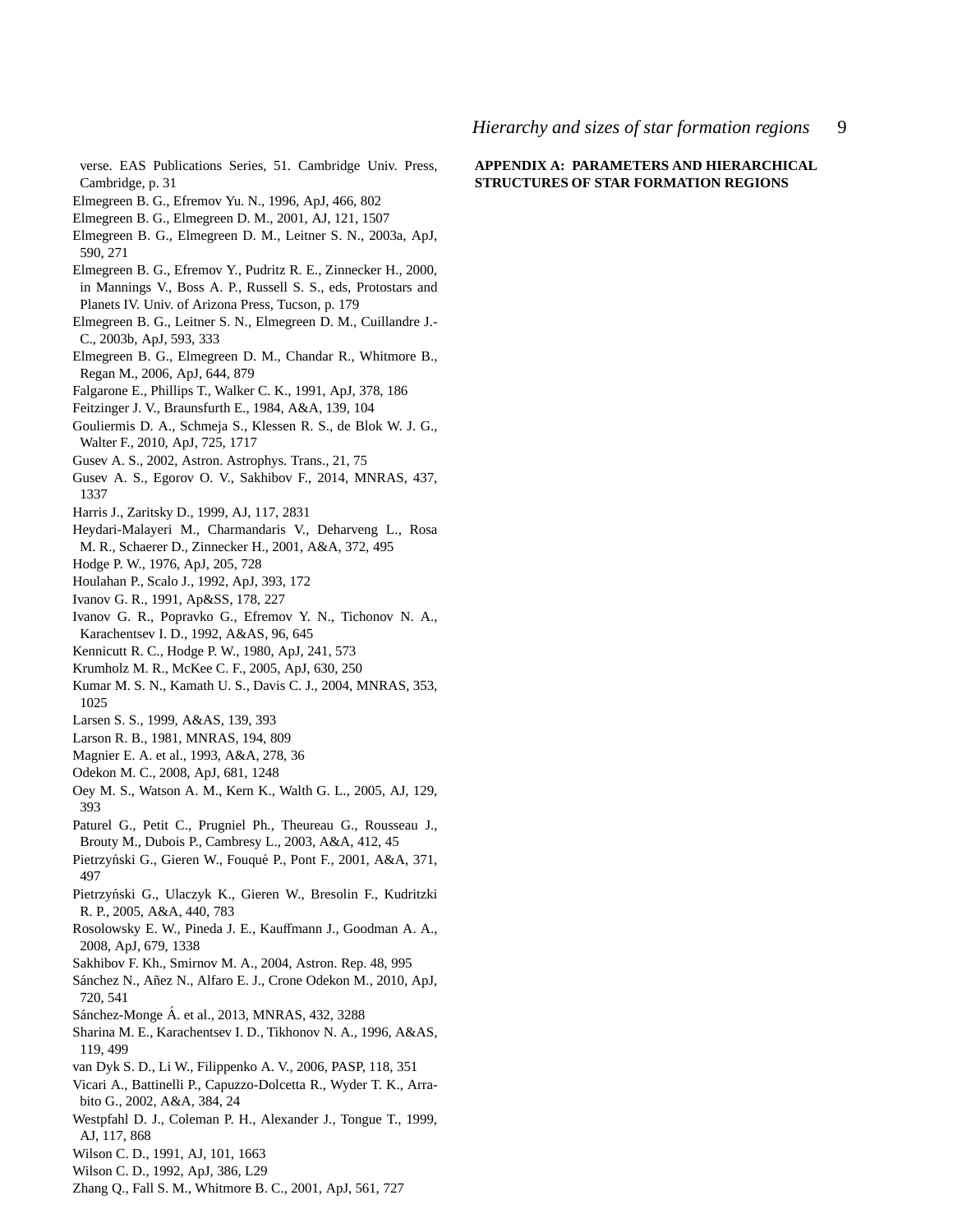## 10 *A. S. Gusev*

**Table A1.** Identification, offsets, and diameters of star formation regions.

<span id="page-9-0"></span>

| ID                      | ID                  | $N-S^b$              | $E-W^b$              | $\boldsymbol{d}$ | Note     | ID                    | ID       | $N-S$                | $E-W$              | $\boldsymbol{d}$ | Note                | ID                       | ID         | $N-S$              | $E-W$              | $\boldsymbol{d}$ | Note                |
|-------------------------|---------------------|----------------------|----------------------|------------------|----------|-----------------------|----------|----------------------|--------------------|------------------|---------------------|--------------------------|------------|--------------------|--------------------|------------------|---------------------|
|                         | $(BR)^d$            | (arcsec)             | (arcsec)             | (pc)             |          |                       | (BR)     | (arcsec)             | (arcsec)           | (pc)             |                     |                          | (BR)       | (arcsec)           | (arcsec)           | (pc)             |                     |
| 1a<br>1b                | 3<br>$\mathfrak{Z}$ | $+108.8$<br>$+106.9$ | $-40.3$<br>$-38.5$   | 65<br>105        | $st^c$   | 48<br>49              | 51<br>52 | $-29.1$<br>$-33.6$   | $-40.1$<br>$-48.9$ | 55<br>45         | $^{\rm st}$         | 97<br>98                 | 102<br>103 | $+17.8$<br>$+25.8$ | $+42.9$<br>$+33.8$ | 80<br>55         | st                  |
| 1c                      | $\mathfrak{Z}$      | $+104.2$             | $-37.4$              | 70               | st       | 50                    | 53       | $-32.8$              | $-88.3$            | 150              | $\operatorname{st}$ | 99                       | 104        | $+30.4$            | $+38.3$            | 80               | st                  |
| 1d                      | 3                   | $+110.4$             | $-36.6$              | 70               | st       | 51                    | 54       | $-52.3$              | $-78.5$            | 45               | st                  | 100a                     | 105        | $+21.0$            | $+75.1$            | 50               | st                  |
| $\overline{\mathbf{c}}$ | $\overline{4}$      | $+98.4$              | $-48.6$              | 50               | st       | 52a                   | 55       | $-57.1$              | $-126.2$           | 45               | st                  | 100 <sub>b</sub>         | 105        | $+18.9$            | $+77.0$            | 55               | $\operatorname{st}$ |
| 3                       | 5                   | $+109.0$             | $-54.5$              | 120              |          | 52 <sub>b</sub>       | 55       | $-62.2$              | $-122.7$           | 50               | st                  | 101a                     | 106        | $+27.2$            | $+81.0$            | 100              |                     |
| $\overline{4}$          | 6                   | $+112.2$             | $-61.9$              | 80               | st       | 52c                   | 55       | $-59.5$              | $-121.7$           | 50               |                     | 101 <sub>b</sub>         | 106        | $+28.2$            | $+83.4$            | 60               | st                  |
| 5                       | $\overline{7}$      | $+119.7$             | $-72.9$              | 50               | st       | 53a                   | 56       | $-67.5$              | $-129.4$           | 55               | st                  | 102a                     | 107        | $+30.6$            | $+82.9$            | 60               | $\operatorname{st}$ |
| 6                       | 8                   | $+119.2$             | $-76.1$              | 50               | st       | 53b                   | 56       | $-64.8$              | $-127.0$           | 80               | st                  | 102 <sub>b</sub>         | 107        | $+31.7$            | $+86.9$            | 80               | $\operatorname{st}$ |
| $\tau$                  | $\mathbf{Q}$        | $+112.8$             | $-67.0$              | 45               | st       | 54a                   | 57       | $-64.3$              | $-135.8$           | 75               | st                  | 102c                     | 107        | $+34.9$            | $+86.1$            | 75               | st                  |
| 8                       | 10                  | $+132.8$             | $-72.3$              | 105              | st       | 54b                   | 57       | $-61.6$              | $-136.3$           | 55               |                     | 103                      | 108        | $+69.0$            | $+129.8$           | 105              |                     |
| 9a                      | 11                  | $+75.5$              | $-4.9$               | 70               | st       | 55                    | 58       | $-72.0$              | $-132.6$           | 75               | st                  | 104a                     | 109        | $+89.6$            | $+127.7$           | 50               | st                  |
| 9 <sub>b</sub>          | 11                  | $+76.0$              | $-8.6$               | 50               | st       | 56                    | 59       | $-76.6$              | $-136.9$           | 115              |                     | 104b                     | 109        | $+92.0$            | $+127.7$           | 55               | st                  |
| 10                      | 12                  | $+78.1$              | $-18.7$              | 55               |          | 57                    | 60       | $-74.4$              | $-149.9$           | 60               | st                  | 105a                     | 110        | $+78.6$            | $+186.1$           | 70               | st                  |
| 11a                     | 13                  | $+71.7$              | $-31.3$              | 75               | st       | 58                    | 61       | $-74.4$              | $-77.9$            | 110              |                     | 105b                     | 110        | $+81.1$            | $+183.4$           | 75               | st                  |
| 11 <sub>b</sub>         | 13                  | $+72.0$              | $-28.9$              | 50               | st       | 59a                   | 62       | $-91.0$              | $-68.9$            | 60               | st                  | 105c                     | 110        | $+83.2$            | $+182.9$           | 50               | st                  |
| 12                      | 14                  | $+77.1$              | $-51.5$              | 75               |          | 59b                   | 62       | $-91.5$              | $-67.0$            | 60               | st                  | 106a                     | 111        | $+115.2$           | $+170.3$           | 80               | st                  |
| 13a                     | 15                  | $+124.0$             | $-101.1$             | 40               | st       | 60a                   | 63       | $-70.7$              | $-3.3$             | 65               | st                  | 106b                     | 111        | $+116.8$           | $+174.3$           | 70               |                     |
| 13 <sub>b</sub>         | 15                  | $+124.2$             | $-99.3$              | 40               | st       | 60 <sub>b</sub>       | 63       | $-68.6$              | $-2.7$             | 50               | st                  | 107                      | 112        | $+139.4$           | $+166.6$           | 75               |                     |
| 14                      | 16                  | $+145.8$             | $-170.2$             | 50               | st       | 61                    | 64       | $-72.6$              | $-7.3$             | 105              |                     | 108                      | 113        | $+141.0$           | $+145.0$           | 60               | st                  |
| 15                      | 17                  | $+149.3$             | $-170.7$<br>$-128.9$ | 65               | st       | 62a                   | 65       | $-112.3$             | $-9.4$             | 60               | $^{\rm st}$         | 109a                     | 114        | $+37.8$            | $+33.5$            | 55<br>90         | st                  |
| 16<br>17                | 18<br>19            | $+88.3$<br>$+77.3$   | $-133.7$             | 90<br>105        |          | 62 <sub>b</sub><br>63 | 65<br>66 | $-114.2$<br>$-107.8$ | $-8.6$<br>$-55.5$  | 50<br>155        | st                  | 109 <sub>b</sub><br>109c | 114<br>114 | $+41.6$<br>$+44.2$ | $+36.2$<br>$+33.0$ | 65               | $\operatorname{st}$ |
| 18                      | 20                  | $+80.3$              | $-141.9$             | 70               | st       | 64                    | 67       | $-116.8$             | $-57.7$            | 65               | st                  | 110a                     | 115        | $+56.8$            | $+35.9$            | 60               | st                  |
| 19                      | 21                  | $+88.8$              | $-153.1$             | 85               | st       | 65a                   | 68       | $-122.4$             | $-42.2$            | 120              | $^{\rm st}$         | 110b                     | 115        | $+56.0$            | $+38.6$            | 45               | $\operatorname{st}$ |
| 20a                     | 22                  | $+63.7$              | $-164.6$             | 55               | st       | 65 <sub>b</sub>       | 68       | $-125.4$             | $-41.7$            | 95               | st                  | 111                      | 116        | $+54.4$            | $+15.7$            | 60               | st                  |
| 20 <sub>b</sub>         | 22                  | $+64.8$              | $-161.4$             | 75               | st       | 66                    | 69       | $-127.2$             | $-37.4$            | 60               |                     | 112                      | 117        | $+98.1$            | $+18.6$            | 55               | st                  |
| 21                      | 24                  | $+5.8$               | $+9.5$               | 55               | st       | 67                    | 70       | $-160.8$             | $-15.8$            | 60               | st                  | 113a                     | 118        | $+96.5$            | $+8.2$             | 70               | st                  |
| 22                      | 25                  | $+0.2$               | $-43.0$              | 90               |          | 68                    | 71       | $-145.6$             | $-4.6$             | 45               | st                  | 113b                     | 118        | $+99.7$            | $+8.2$             | 65               | st                  |
| 23                      | 26                  | $+57.6$              | $-48.6$              | 75               | st       | 69                    | 72       | $-149.9$             | $+1.3$             | 85               | st                  | 113c                     | 118        | $+101.3$           | $+9.3$             | 50               | st                  |
| 24                      | 27                  | $+46.1$              | $-51.0$              | 60               | st       | 70                    | 73       | $-28.8$              | $+25.3$            | 115              |                     | 113d                     | 118        | $+99.2$            | $+11.4$            | 60               | st                  |
| 25a                     | 28                  | $+50.9$              | $-73.7$              | 55               | st       | 71                    | 74       | $-48.3$              | $+29.8$            | 50               | $\operatorname{st}$ | 114                      | 119        | $+105.0$           | $+13.0$            | 140              | $\operatorname{st}$ |
| 25 <sub>b</sub>         | 28                  | $+51.4$              | $-69.9$              | 60               | st       | 72                    | 75       | $-65.4$              | $+45.0$            | 110              | st                  | 115a                     | 120        | $+112.2$           | $+11.1$            | 55               | $\operatorname{st}$ |
| 25c                     | 28                  | $+48.8$              | $-71.3$              | 65               | st       | 73                    | 77       | $-64.3$              | $+36.5$            | 70               | st                  | 115b                     | 120        | $+112.2$           | $+12.5$            | 65               | st                  |
| 26a                     | 29                  | $+64.2$              | $-76.6$              | 55               | st       | 74                    | 78       | $-77.1$              | $+34.3$            | 55               | st                  | 116a                     | 121        | $+64.8$            | $+64.5$            | 65               | $\operatorname{st}$ |
| 26 <sub>b</sub>         | 29                  | $+64.8$              | $-73.4$              | 55               | st       | 75                    | 79       | $-113.4$             | $+59.7$            | 80               | st                  | 116b                     | 121        | $+66.1$            | $+67.5$            | 90               | st                  |
| 26c                     | 29                  | $+62.6$              | $-73.7$              | 45               | st       | 76                    | 80       | $-125.1$             | $+52.5$            | 75               | st                  | 116c                     | 121        | $+66.9$            | $+70.3$            | 60               | st                  |
| 27                      | 30                  | $+4.5$               | $-92.3$              | 105              | st       | 77                    | 81       | $-136.6$             | $+34.6$            | 70               | st                  | 116d                     | 121        | $+62.6$            | $+70.3$            | 95               |                     |
| 28                      | 31                  | $+46.4$              | $-115.8$             | 45               | st       | 78                    | 82       | $-150.4$             | $+16.7$            | 55               | st                  | 117                      | 122        | $+65.3$            | $+82.3$            | 210              |                     |
| 29                      | 32                  | $+28.5$              | $-118.5$             | 180              |          | 79a                   | 83       | $-160.0$             | $+42.6$            | 155              |                     | 118a                     | 123        | $+87.2$            | $+49.5$            | 60               | st                  |
| 30a                     | 33<br>33            | $+25.0$<br>$+22.9$   | $-126.7$             | 65               | st       | 79b                   | 83       | $-164.6$             | $+43.9$            | 50               | st                  | 118b                     | 123<br>123 | $+88.5$            | $+51.4$            | 90               |                     |
| 30 <sub>b</sub><br>31   | 34                  | $+17.0$              | $-124.6$<br>$-133.1$ | 80<br>45         | st<br>st | 80a<br>80b            | 84<br>84 | $-156.6$<br>$-158.4$ | $+25.8$<br>$+27.4$ | 80<br>75         | st<br>st            | 118c<br>118d             | 123        | $+88.2$<br>$+85.0$ | $+55.4$<br>$+56.7$ | 70<br>95         | st                  |
| 32                      | 35                  | $+19.7$              | $-153.1$             | 45               | st       | 81                    | 85       | $-157.1$             | $+66.9$            | 70               |                     | 119a                     | 124        | $+90.1$            | $+48.7$            | 65               | st                  |
| 33                      | 36                  | $+6.9$               | $-160.3$             | 55               | st       | 82                    | 86       | $-151.8$             | $+63.1$            | 70               |                     | 119b                     | 124        | $+91.7$            | $+46.9$            | 80               | $\operatorname{st}$ |
| 34                      | 37                  | $+8.0$               | $-165.7$             | 55               |          | 83                    | 87       | $-47.0$              | $+73.0$            | 55               | st                  | 120a                     | 125        | $+104.2$           | $+41.0$            | 60               | st                  |
| 35a                     | 38                  | $-5.1$               | $-176.1$             | 100              |          | 84                    | 88       | $-94.2$              | $+121.8$           | 45               | $^{\rm st}$         | 120b                     | 125        | $+105.3$           | $+45.5$            | 80               | $\operatorname{st}$ |
| 35 <sub>b</sub>         | 38                  | $-7.8$               | $-179.3$             | 100              |          | 85                    | 89       | $-28.3$              | $+73.5$            | 95               |                     | 120c                     | 125        | $+104.2$           | $+47.7$            | 80               | st                  |
| 36                      | 39                  | $+3.7$               | $-236.6$             | 85               | st       | 86                    | 90       | $+1.6$               | $+81.0$            | 60               |                     | 120d                     | 125        | $+102.4$           | $+47.4$            | 55               | st                  |
| 37                      | 40                  | $+5.0$               | $-235.0$             | 70               | st       | 87                    | 91       | $-23.2$              | $+82.9$            | 70               | st                  | 121a                     | 126        | $+113.3$           | $+44.5$            | 100              |                     |
| 38                      | 41                  | $+6.1$               | $-231.5$             | 110              | st       | 88                    | 92       | $-12.0$              | $+87.7$            | 130              |                     | 121b                     | 126        | $+116.8$           | $+43.7$            | 100              |                     |
| 39                      | 42                  | $-52.3$              | $-178.5$             | 65               | st       | 89                    | 93       | $-8.0$               | $+97.5$            | 80               | st                  | 122                      | 127        | $+125.8$           | $+40.7$            | 65               | st                  |
| 40a                     | 43                  | $-30.7$              | $-201.9$             | 65               | st       | 90                    | 94       | $+12.5$              | $+129.0$           | 65               | st                  | 123a                     | 128        | $+134.1$           | $+38.6$            | 65               | st                  |
| 40 <sub>b</sub>         | 43                  | $-33.1$              | $-202.7$             | 60               | st       | 91                    | 95       | $-1.4$               | $+158.9$           | 50               | st                  | 123 <sub>b</sub>         | 128        | $+133.3$           | $+42.1$            | 100              | st                  |
| 41                      | 44                  | $-41.9$              | $-201.9$             | 75               | st       | 92                    | 97       | $-6.2$               | $+200.7$           | 50               | st                  | 123c                     | 128        | $+130.4$           | $+41.5$            | 80               |                     |
| 42a                     | 45                  | $-38.4$              | $-253.9$             | 60               | st       | 93                    | 98       | $+1.3$               | $+203.4$           | 45               | st                  | 124a                     | 129        | $+118.1$           | $+33.3$            | 75               | st                  |
| 42 <sub>b</sub>         | 45                  | $-39.0$              | $-252.6$             | 70               | st       | 94a                   | 99       | $+1.0$               | $+57.0$            | 55               | st                  | 124b                     | 129        | $+117.8$           | $+35.9$            | 60               | $\operatorname{st}$ |
| 43                      | 46                  | $-43.8$              | $-256.6$             | 75               | st       | 94b                   | 99       | $+2.1$               | $+61.0$            | 95               |                     | 124c                     | 129        | $+116.0$           | $+38.3$            | 90               | st                  |
| 44                      | 47                  | $-45.1$              | $-261.9$             | 35               | st       | 95a                   | 100      | $+1.0$               | $+51.1$            | 70               | $\operatorname{st}$ | 125a                     | 130        | $+114.6$           | $+28.2$            | 60               | $\operatorname{st}$ |
| 45                      | 48                  | $-95.0$              | $-255.0$             | 55               | st       | 95b                   | 100      | $+3.2$               | $+49.3$            | 60               | st                  | 125b                     | 130        | $+115.7$           | $+29.8$            | 65               | st                  |
| 46                      | 49                  | $-102.2$             | $-263.8$             | 45               | st       | 95c                   | 100      | $+4.8$               | $+50.1$            | 70               | st                  | 126                      | 131        | $+123.7$           | $+27.4$            | 65               | $\operatorname{st}$ |
| 47                      | 50                  | $-21.1$              | $-41.9$              | 60               | st       | 96                    | 101      | $+9.6$               | $+51.1$            | 70               | st                  | 127                      | 132        | $+124.2$           | $+19.7$            | 65               | st                  |

*a* ID number by [Belley & Roy \(1992\)](#page-7-22). *<sup>b</sup>* Offsets from the galactic centre, positive to the north and west. *<sup>c</sup>* Star-like profile.